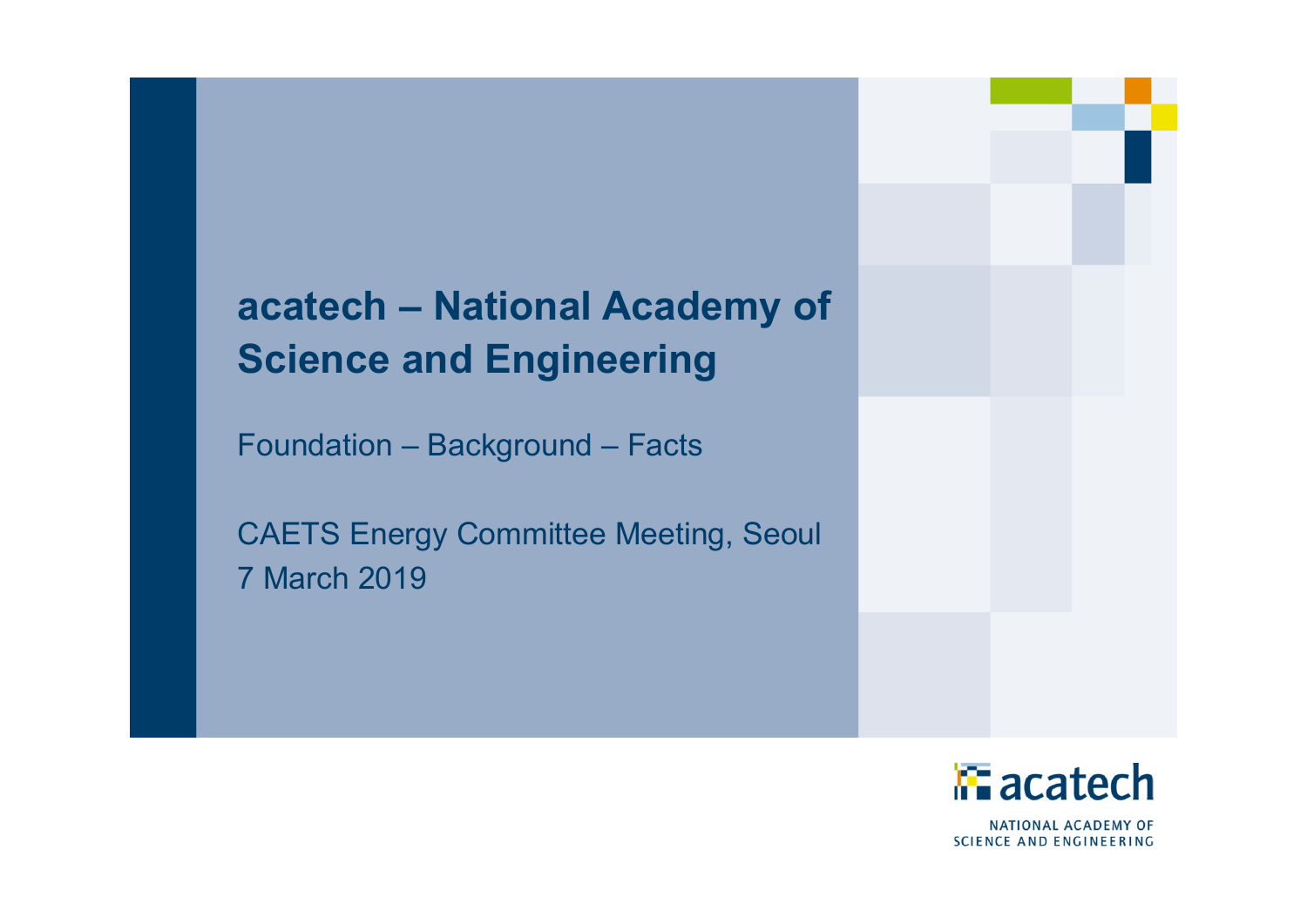### **acatech – National Academy of Science and Engineering**



The Work

**Overview**

The People

The Organisation



The Results



NATIONAL ACADEMY OF **SCIENCE AND ENGINEERING** 



1 | acatech, CAETS Energy Committee Meeting, 7 March 2019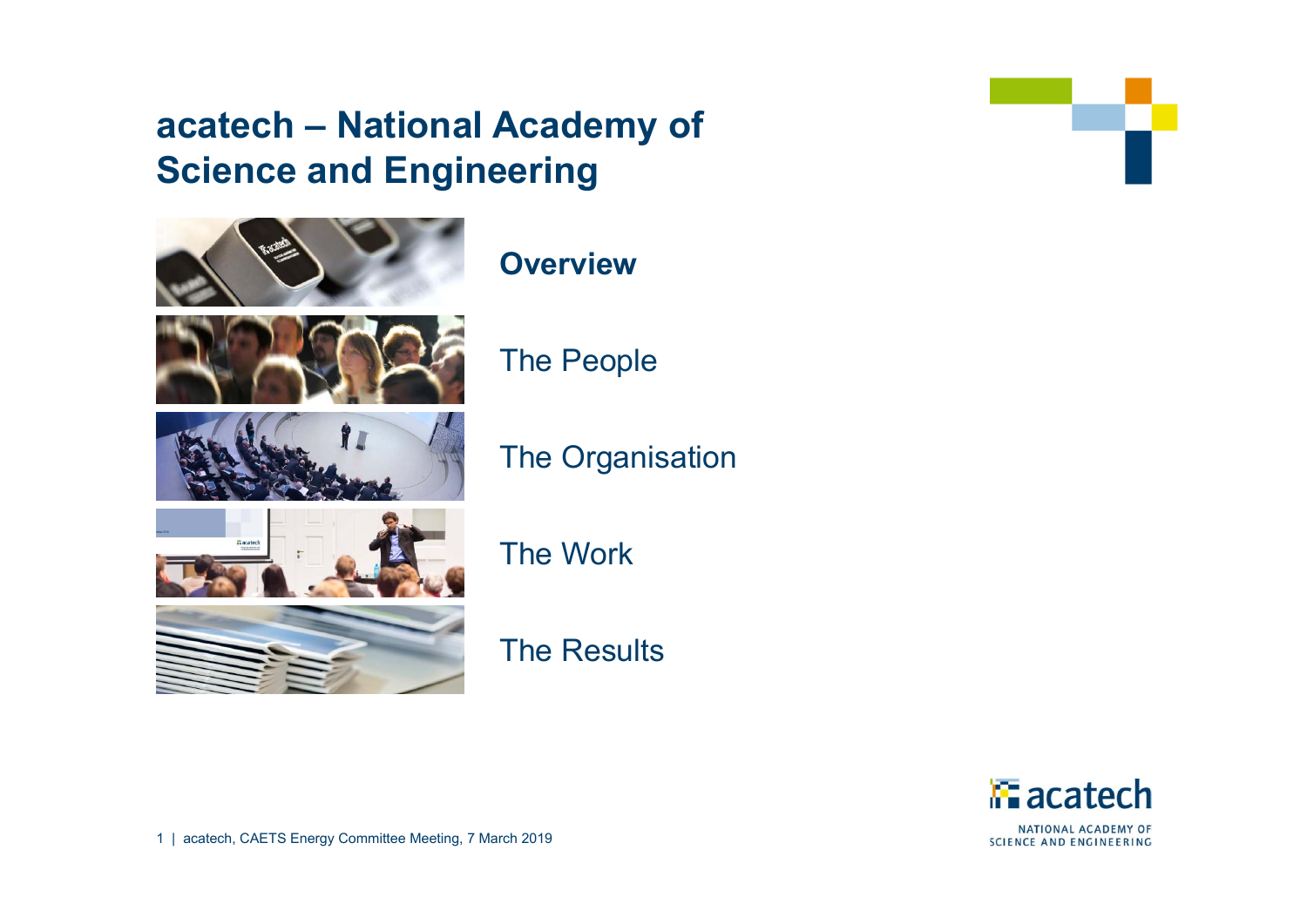## **acatech – National Academy of Science and Engineering**

- $\mathcal{L}_{\mathcal{A}}$  **The institution**
	- acatech: independent and self-determined representative of science and technology in Germany and abroad
	- Supported by the federal government and the 16 federal states as a national academy since January 1, 2008
	- Patron: Federal President Frank-Walter Steinmeier
- **The network** (status: January 2019)
	- 540 members in Germany and abroad
	- 111 senators





The Presidents of acatech: Dieter Spath (left) and Karl-Heinz Streibich

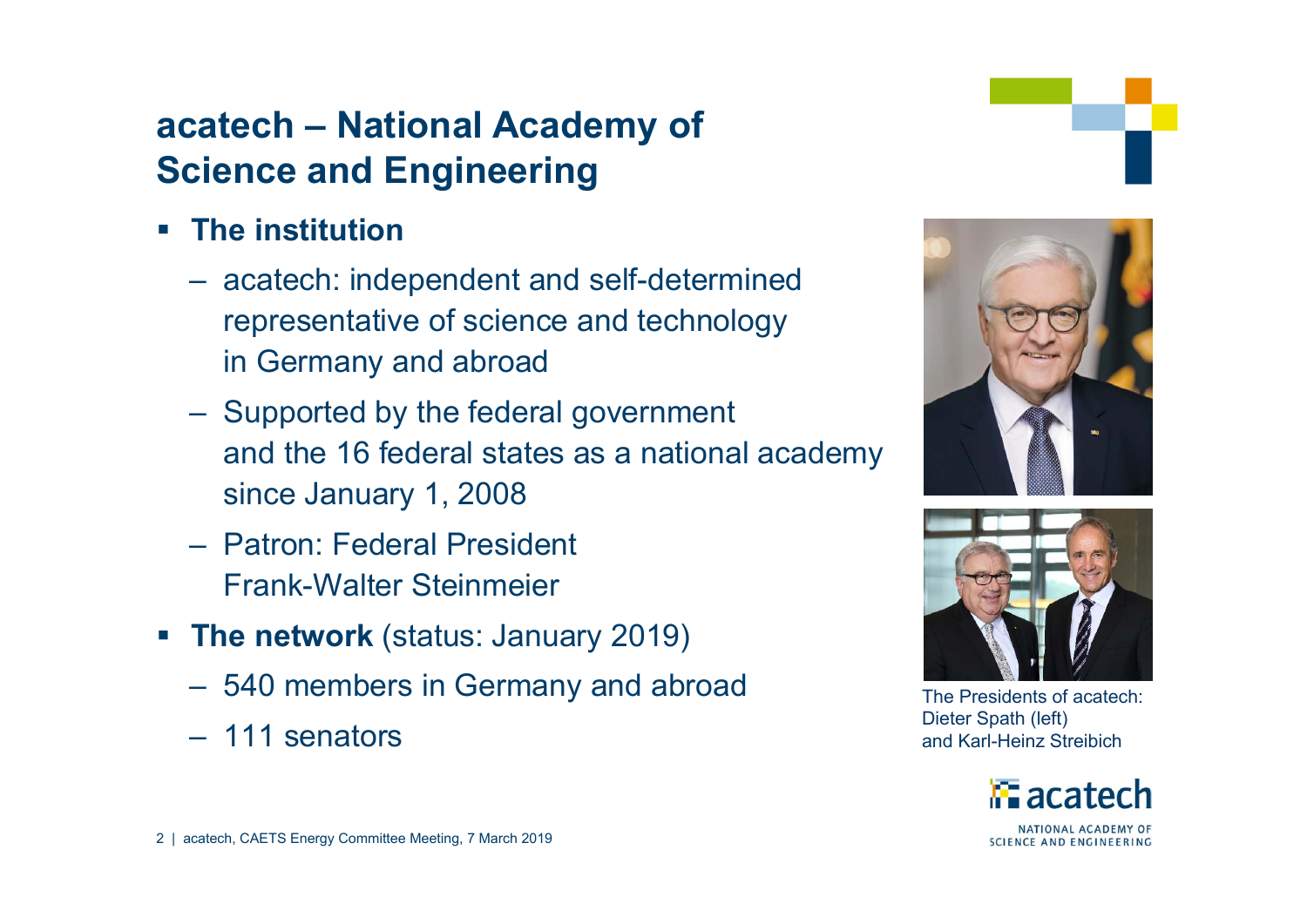### **The Members**









- a<br>M New members are admitted on the basis of their **outstanding scientific achievements**
- Members are elected into the **General Assembly**  after being nominated by a member and undergoing an **assessment process**



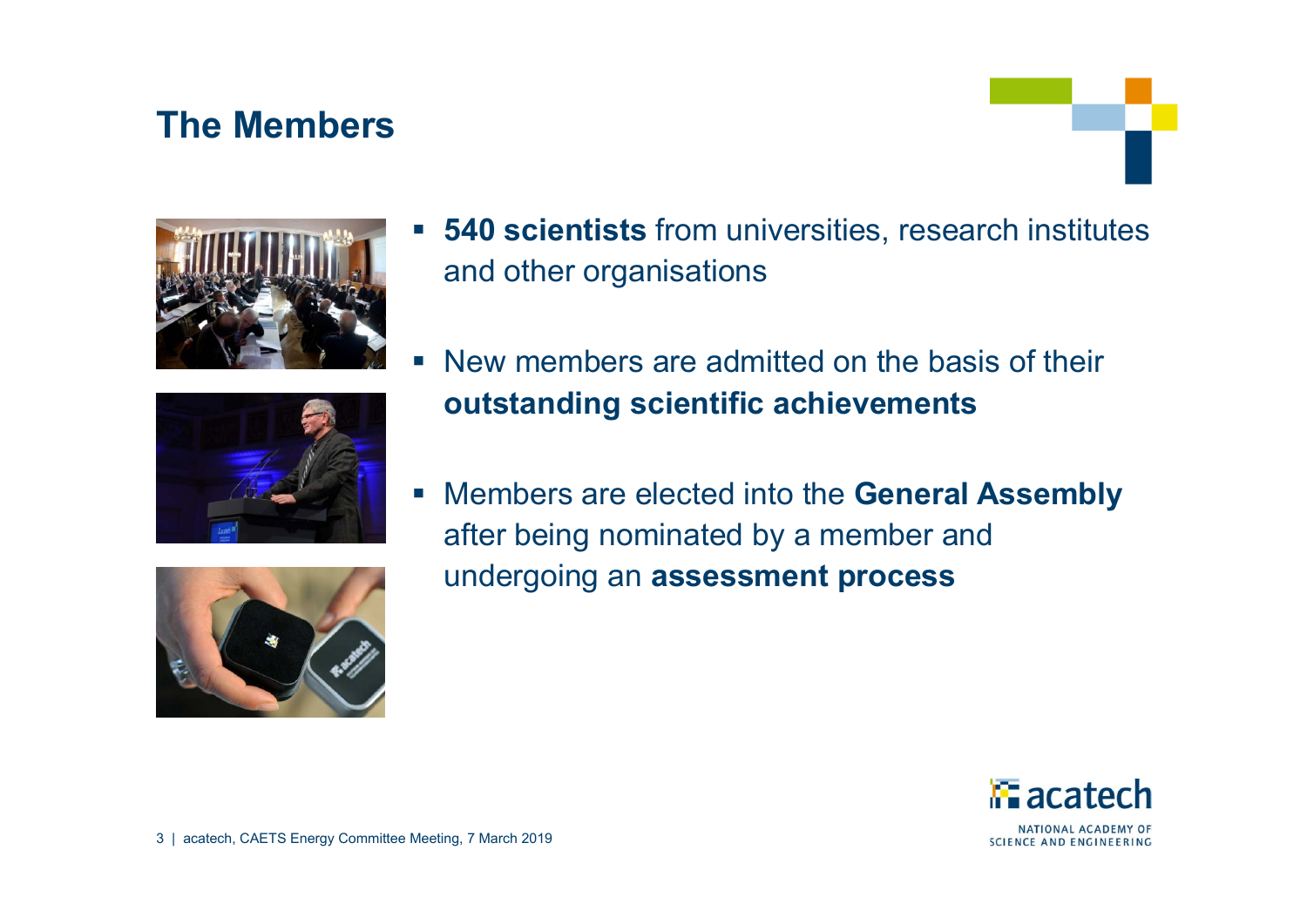### **The Senate**







#### Members:

### – **111 senators**

- Senators holding positions of leadership in associations, scientific organisations and technology-oriented enterprises
- Senators are admitted on recommendation of the Executive Board
- –Task: input from businesses and associations
- Chairman of the Senate: **Karl-Heinz Streibich**

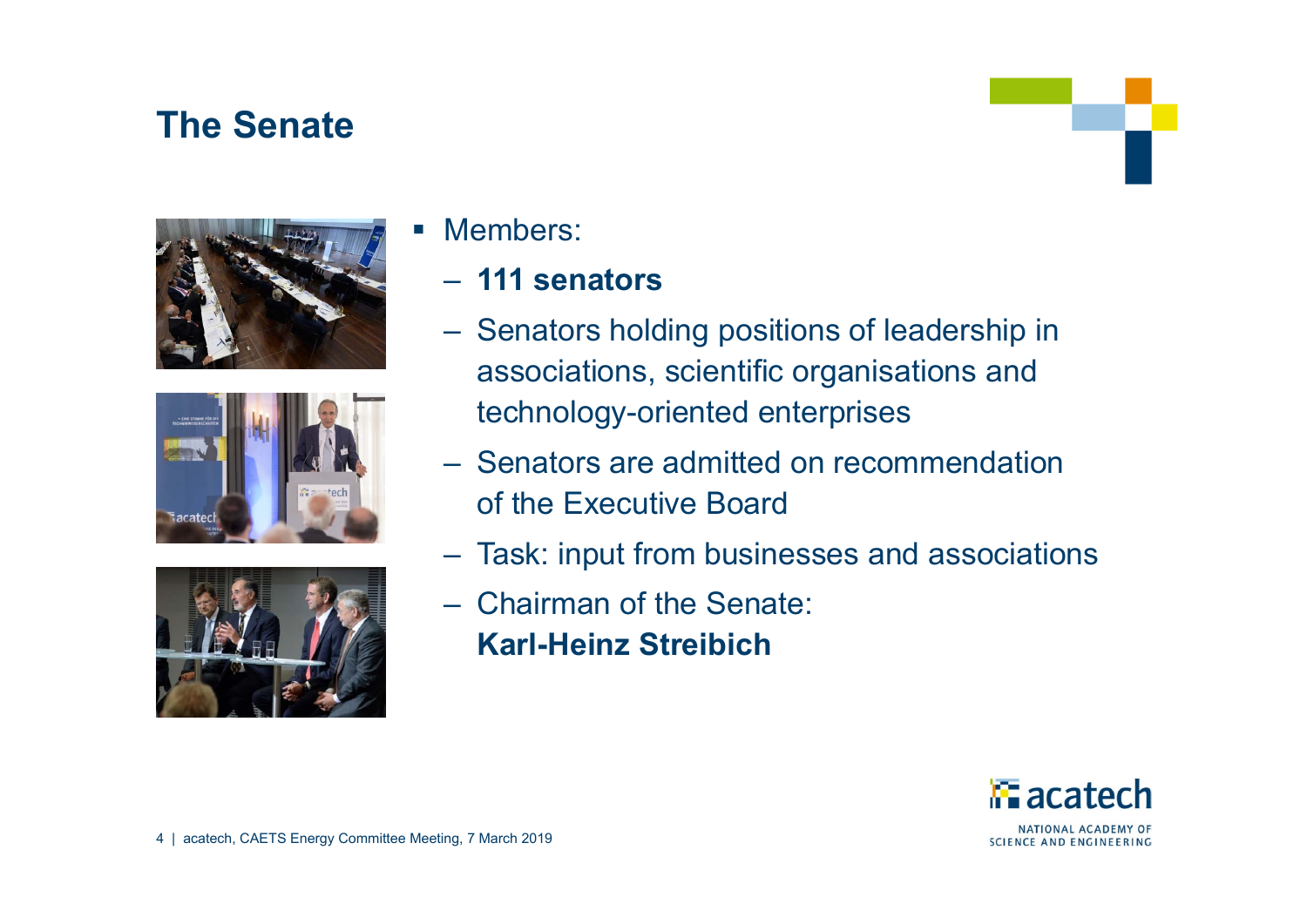### **The Structure**The Two-pillar Model Science & Business

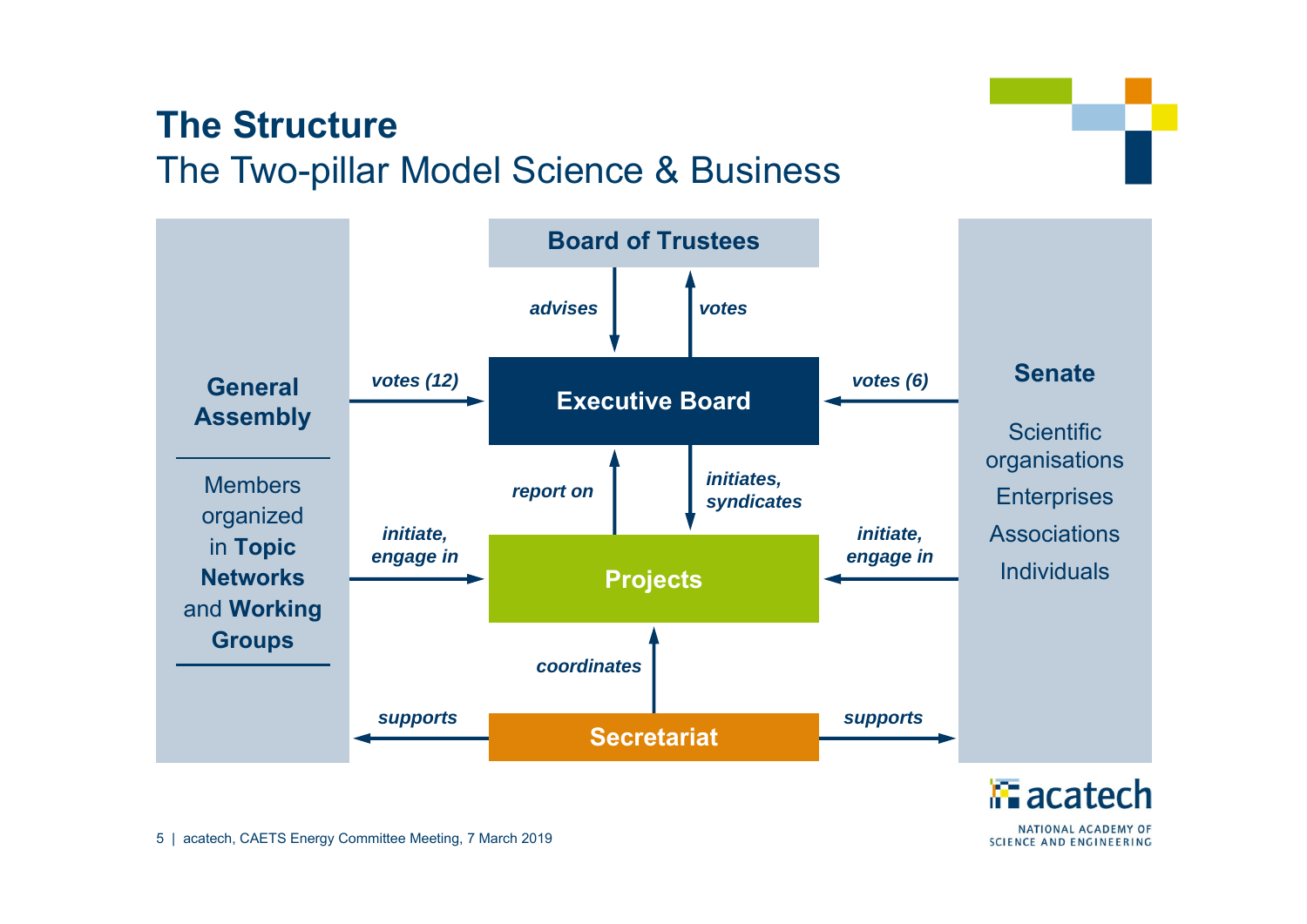## **Financing** Ensuring Stability and Independence





6 | acatech, CAETS Energy Committee Meeting, 7 March 2019

**SCIENCE AND ENGINEERING**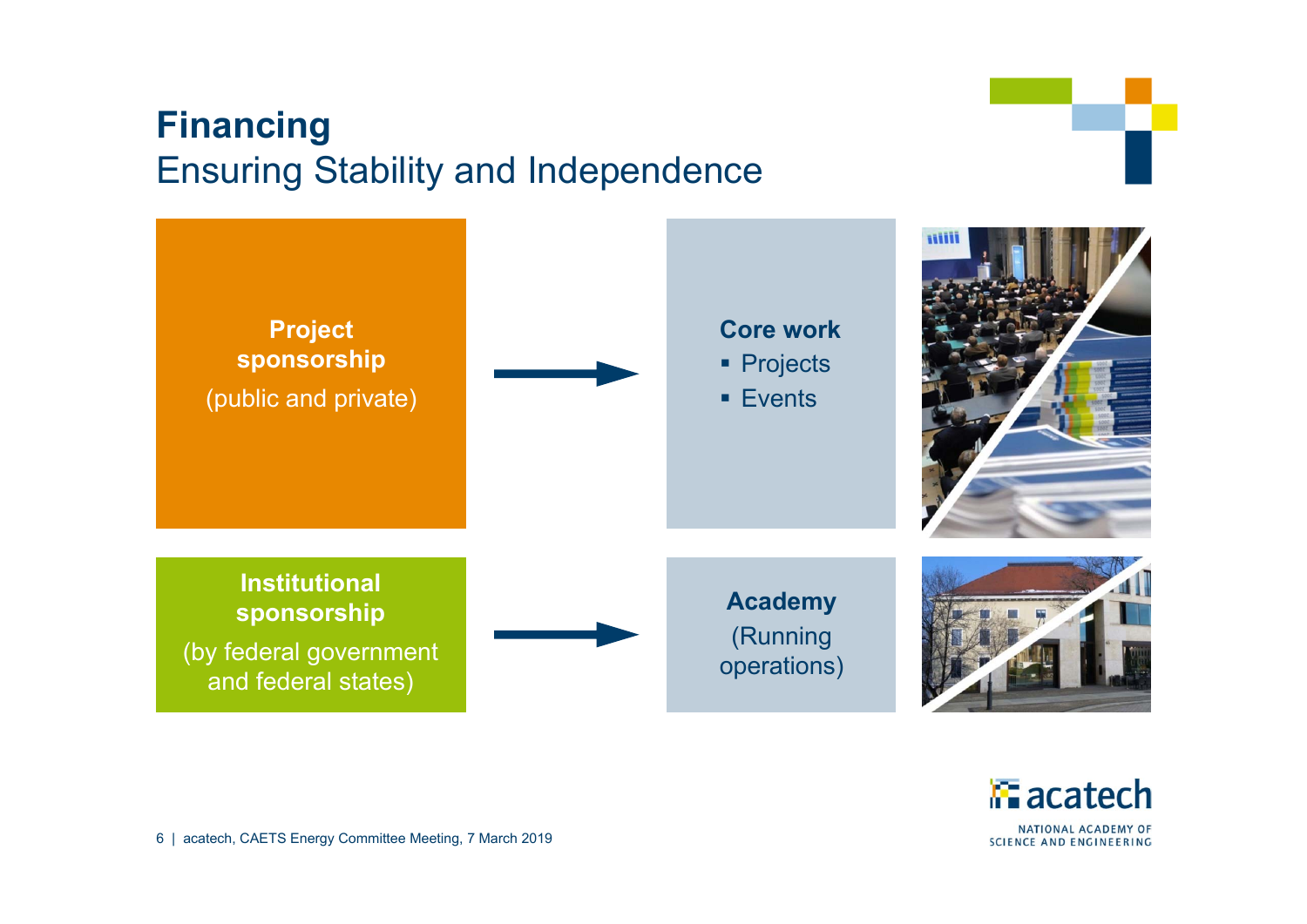### **Sponsors of acatech** January 2019















**TOTAL** 









74 - 1

iller <del>X</del>

**SMS** group



QAD

**SEW** 

Sensor Intelligence.

**SIEMENS** 

**Stahl** 

Stifterverband

für die Deutsche Wissenschaf

**SURTECO** 

R

thyssenkrupp

**SICK** 













EgonZehnder







NATIONAL ACADEMY OF **SCIENCE AND ENGINEERING** 

7 | acatech, CAETS Energy Committee Meeting, 7 March 2019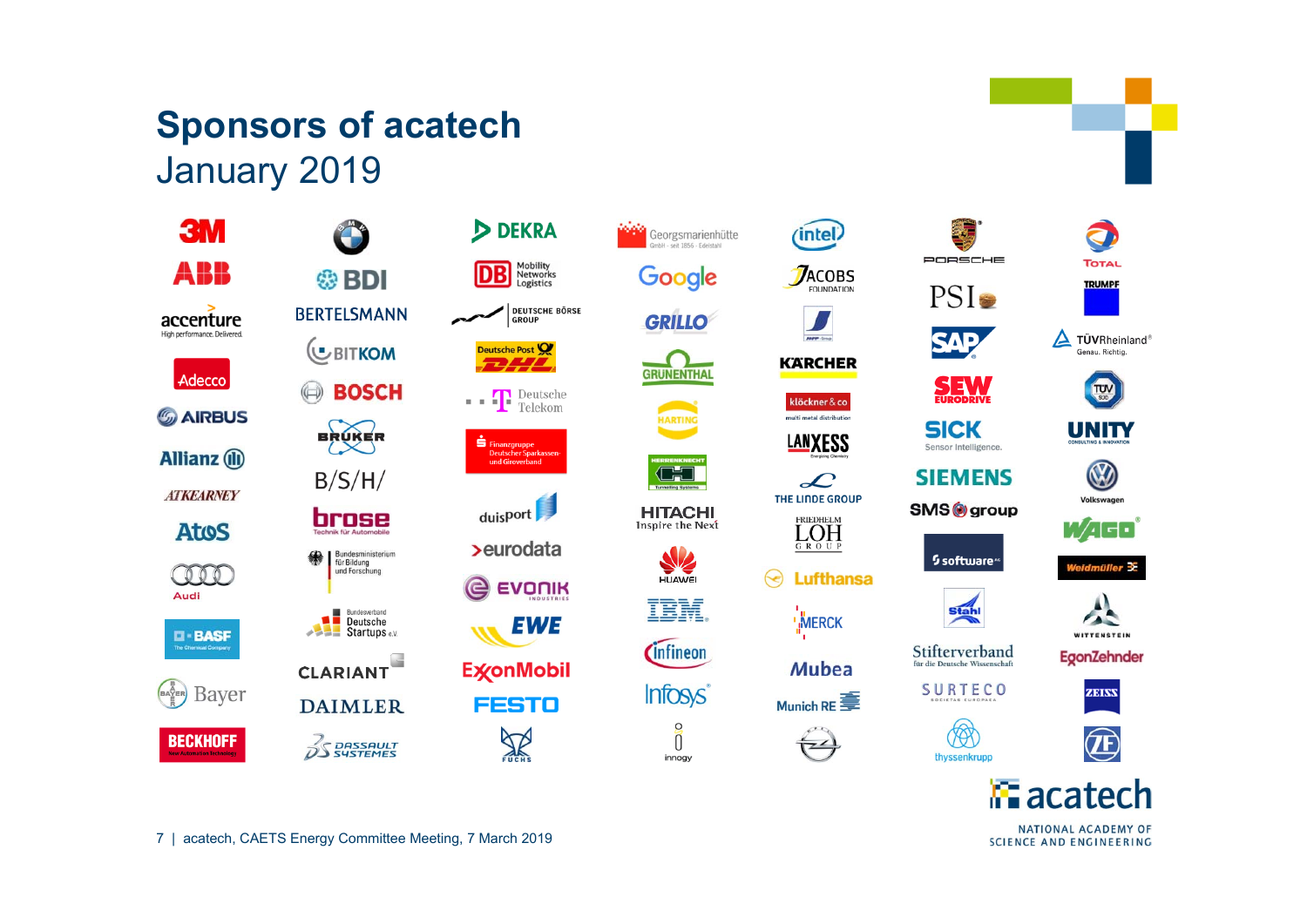### **Five Key Topics – One overall Goal**





8 | acatech, CAETS Energy Committee Meeting, 7 March 2019